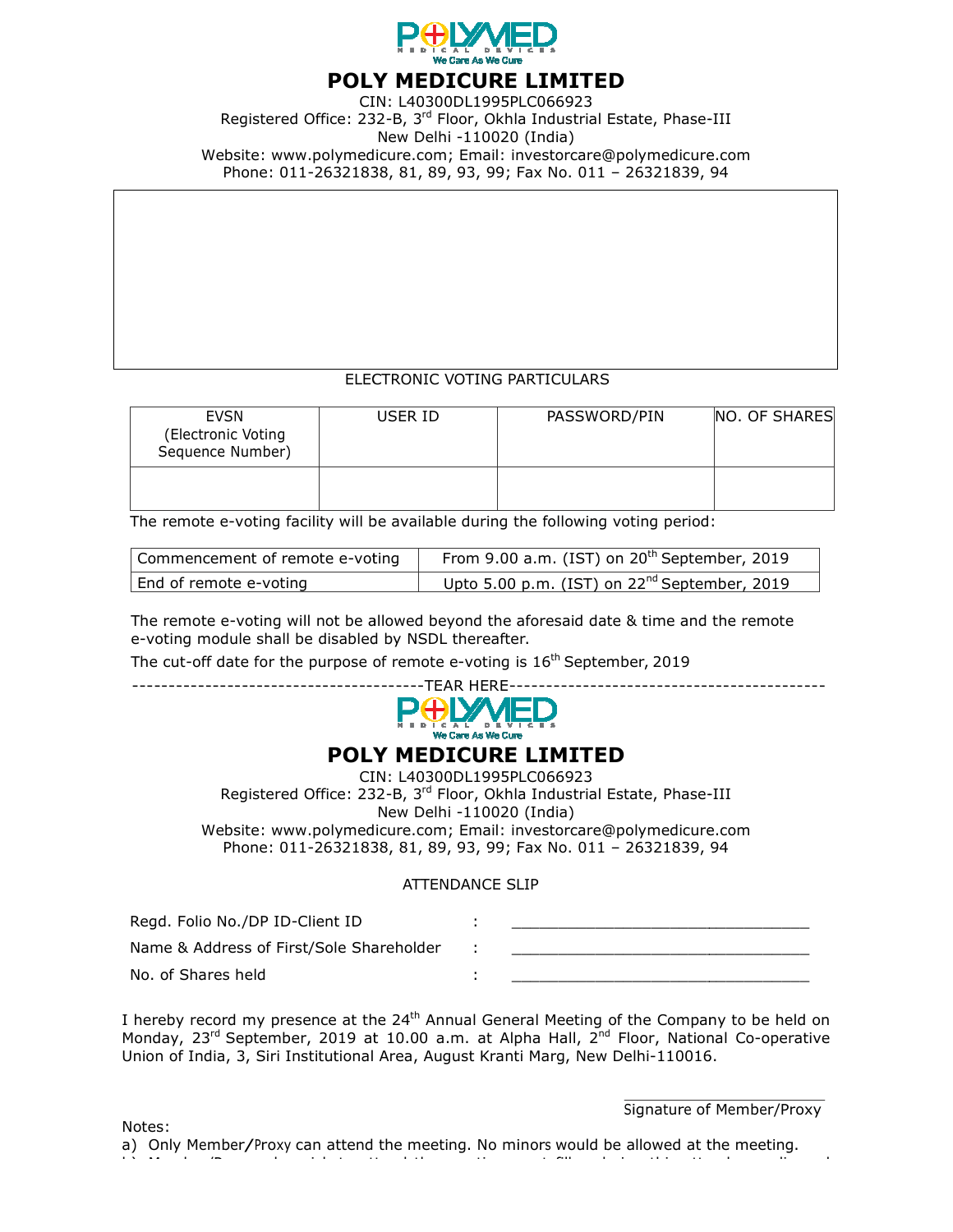#### **The procedure and instructions for e-voting is given hereunder for easy reference:**

- In case of Members receiving e-mail from NSDL (For those members whose e-mail addresses are **registered with Company/Depositories):** 
	- a. Open e-mail and open PDF file viz."**PML**-remote e-Voting.pdf" with your client ID or Folio No. as password containing your user ID and password for remote e-voting. Please note that the password is an initial password.
	- b. Launch internet browser by typing the following URL: https://www.evoting.nsdl.com/.
	- c. Click on Shareholder-Login.
	- d. Put user ID and password as initial password noted in step (a) above. Click Login.
	- e. Password change menu appears. Change the password with new password of your choice with minimum 8 digits/characters or combination thereof. Note new password. It is strongly recommended not to share your password with any other person and take utmost care to keep your password confidential.
	- f. Home page of remote e-voting opens. Click on remote e-voting: Active Voting Cycles.
	- g. Select "EVEN" of "**POLY MEDICURE LIMITED**".
	- h. Now you are ready for remote e-voting as Cast Vote page opens.
	- i. Cast your vote by selecting appropriate option and click on "Submit" and also "Confirm" when prompted.
	- j. Upon confirmation, the message "Vote cast successfully" will be displayed.
	- k. Once you have voted on the resolution, you will not be allowed to modify your vote.
	- l. Institutional shareholders (i.e. other than individuals, HUF, NRI etc.) are required to send scanned copy (PDF/JPG Format) of the relevant Board Resolution/ Authority letter etc. together with attested specimen signature of the duly authorized signatory(ies) who are authorized to vote, to the Scrutinizer through e-mail to pkmishra59@yahoo.com with a copy marked to evoting@nsdl.co.in.
	- **II. In case of Members receiving Physical copy of Notice of 24th Annual General Meeting (for members whose email IDs are not registered with the Company/Depository Participant(s) or requesting physical copy)** 
		- a. Initial password is provided in the box overleaf.
		- b. Please follow all steps from SL. No. (b) to SL No. (I) above, to cast vote.
		- A. In case of any queries, you may refer the Frequently Asked Questions (FAQs) for Members and remote e-voting user manual for Members available at the download section of www.evoting.nsdl.com or call on toll free no.: 1800-222-990.
		- B. If you are already registered with NSDL for remote e-voting then you can use your existing user ID and password/PIN for casting your vote.
		- C. You can also update your mobile number and e-mail id in the user profile details of the folio which may be used for sending future communication(s).
		- D. The voting rights of members shall be in proportion to their shares of the paid up equity share capital of the Company as on the cut-off date of **16th September, 2019**.
		- **E.** Any person, who acquires shares and becomes member of the Company after dispatch of the notice and holding shares as of the cut-off date i.e. **16th September, 2019**, will be provided the notice through by post after the cut-off date. Such members may also obtain the login ID and password by sending a request at **evoting@nsdl.co.in** or **info@masserv.com** However, if you are already registered with NSDL for remote e-voting then you can use your existing user ID and password for casting your vote. If you forgot your password, you can reset your password by using "Forgot User Details/Password" option available on **www.evoting.nsdl.com** or contact NSDL at the following toll free no.**1800-222-990.**
		- F. A member may participate in the AGM even after exercising his right to vote through remote evoting but shall not be allowed to vote again at the AGM.
		- G. A person, whose name is recorded in the register of members or in the register of beneficial owners maintained by the depositories as on the cut-off date only shall be entitled to avail the facility of remote e-voting as well as voting at the AGM through ballot paper.
		- H. Mr. Pawan Kumar Mishra, Practicing Company Secretary, M/s. P. K. Mishra & Associates. (Membership No. F4305 & CP No. 16222) has been appointed as the Scrutinizer to scrutinize the physical voting by Ballot Paper at the venue of AGM and remote e-voting process in a fair and transparent manner.
		- I. The Chairman shall, at the AGM, at the end of discussion on the resolutions on which voting is to be held, allow voting with the assistance of scrutinizer, by use of "Ballot Paper" for all those members who are present at the AGM but have not cast their votes by availing the remote evoting facility.
		- J. The Scrutinizer shall after the conclusion of voting at the AGM, will first count the votes cast at the meeting and thereafter unblock the votes cast through remote e-voting in the presence of at least two witnesses not in the employment of the Company and shall make, not later than two days of the conclusion of the AGM, a consolidated scrutinizer's report of the total votes cast in favour or against, if any, to the Chairman or a person authorized by him in writing, who shall countersign the same and declare the result of the voting forthwith.
		- K. The Results declared along with the report of the Scrutinizer shall be placed on the website of the Company www.polymedicure.com and on the website of NSDL after the declaration of result by the Chairman or a person authorized by him in writing and communicated to the NSE Limited and BSE Limited.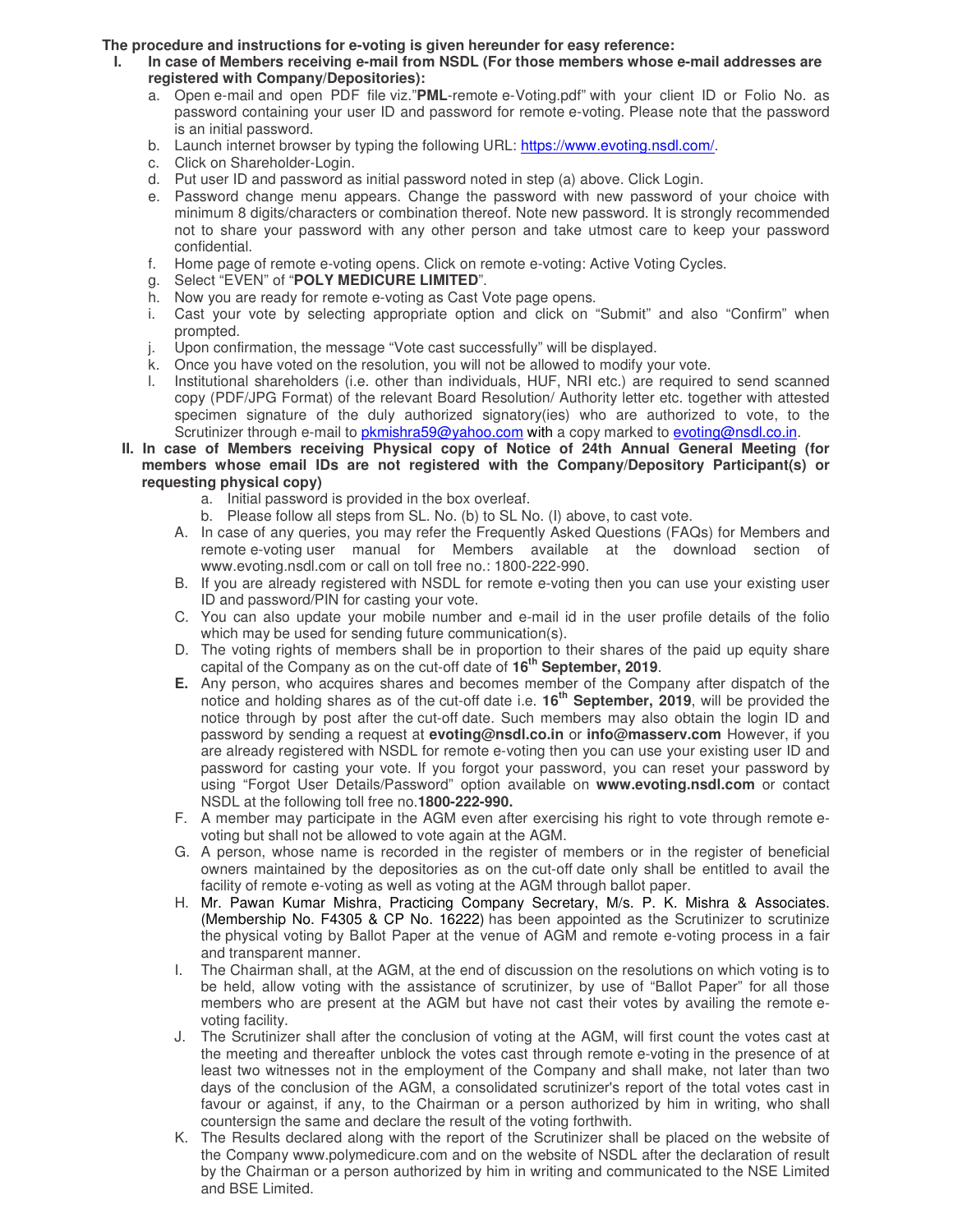POLY MEDICURE LIMITED | Annual Report 2018-19

 $\mathbf{I}$ 

Ï

Ï  $\mathbf{I}$ 

 $\mathbf{I}$  $\mathbf I$  $\mathbf{I}$  $\mathbf{I}$ 

 $\blacksquare$ 

 $\mathbf{I}$  $\blacksquare$  $\blacksquare$ 

 $\mathbf{I}$ 



# Form No. MGT-11 **PROXY FORM**

[Pursuant to section 105(6) of the Companies Act, 2013 and rule 19(3) of the Companies (Management and Administration) Rules, 2014]

| I CIN: L40300DL1995PLC066923<br>Name of the Company : Poly Medicure Limited<br>Registered Office : 232-B, Illrd Floor, Okhla Industrial Estate, Phase-III, New Delhi- 110020 |                                                                                    |  |  |  |
|------------------------------------------------------------------------------------------------------------------------------------------------------------------------------|------------------------------------------------------------------------------------|--|--|--|
|                                                                                                                                                                              |                                                                                    |  |  |  |
|                                                                                                                                                                              |                                                                                    |  |  |  |
|                                                                                                                                                                              |                                                                                    |  |  |  |
|                                                                                                                                                                              |                                                                                    |  |  |  |
|                                                                                                                                                                              | I I/We, being the member (s) of  shares of the above named company, hereby appoint |  |  |  |
|                                                                                                                                                                              |                                                                                    |  |  |  |
|                                                                                                                                                                              |                                                                                    |  |  |  |
|                                                                                                                                                                              |                                                                                    |  |  |  |
|                                                                                                                                                                              |                                                                                    |  |  |  |
|                                                                                                                                                                              |                                                                                    |  |  |  |
|                                                                                                                                                                              |                                                                                    |  |  |  |
|                                                                                                                                                                              |                                                                                    |  |  |  |
|                                                                                                                                                                              |                                                                                    |  |  |  |
|                                                                                                                                                                              |                                                                                    |  |  |  |
|                                                                                                                                                                              |                                                                                    |  |  |  |
|                                                                                                                                                                              |                                                                                    |  |  |  |
|                                                                                                                                                                              |                                                                                    |  |  |  |
|                                                                                                                                                                              |                                                                                    |  |  |  |
|                                                                                                                                                                              |                                                                                    |  |  |  |
|                                                                                                                                                                              |                                                                                    |  |  |  |
|                                                                                                                                                                              |                                                                                    |  |  |  |